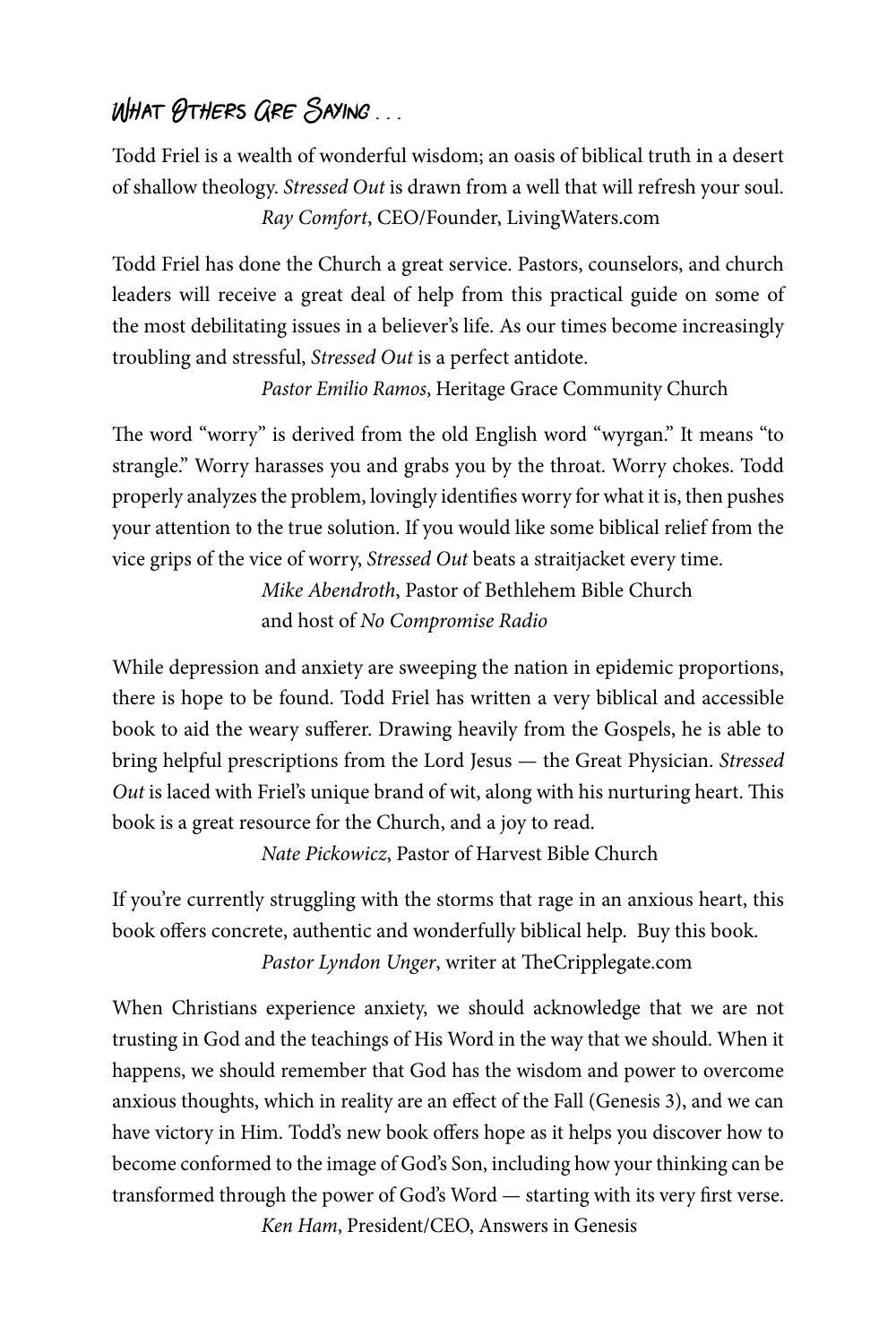*Stressed Out* is undoubtedly one of the most powerful, practical, and biblical books ever written on the subject of anxiety. I would even dare say that it's refreshingly revolutionary. You will breathe multiple sighs of relief as you read through its pages, and when you're done, you will delightfully find yourself reveling in an unspeakable joy that will give birth to a God-honoring calm in your heart, and exuberant worship in your life. Read it! Live it! Share it!"

*Emeal ("E.Z.") Zwayne*, President, Living Waters

As someone who has previously struggled through anxiety, I am very pleased that *Stressed Out* gently and surgically uses the soothing balm of Scripture to illustrate that the only appropriate remedy to this malady is to glorify God and enjoy Him forever. Unlike previous works on this subject, Mr. Friel has provided Christians laden with anxiety an indelible resource in recognizing and resting in the one true God and the eternal peace which comes only in His unwavering glorification.

> *Landon Chapman*, owner/writer, EntreatingFavor.com; host, FireAway! Podcast

Worry is one of the great obstacles that hinders our Christian effectiveness and service. *Stressed Out* not only helps us understand what anxiety is, but it also provides seasoned advice of how to deal with it from a biblical perspective. Straight-forward and direct, Todd Friel offers practical advice for those who deal with this debilitating enemy of life. Don't stress out, read this book!

*Steven J. Lawson*, President, OnePassion Ministries, Dallas, TX

Anxiety is a crippling emotion. People caught in the grip of gloom or struggling under the weight of worry naturally feel trapped and helpless. Christians contending with feelings of fear and melancholy often bear the twin burdens of guilt and shame as well. After all, Philippians 4:6 is one of the most familiar commands in the New Testament: "Be anxious for nothing."

But overcoming anxiety is not as simple as turning off a spigot. Those inclined to live by their natural feelings will simply succumb to brooding inactivity. There are solid biblical remedies for this malady, and they involve all the same means of grace that energize our sanctification. In this brilliant and wonderfully written book, Todd Friel clearly identifies and explains the biblical answers to the problem of anxiety. If you are frustrated in the quest for freedom from fear, or if you are trying to help someone who is afflicted with negative emotions, this book is just the right balance of encouragement, instruction, and biblical wisdom.

*Phil Johnson*, Executive Director, Grace to You Ministries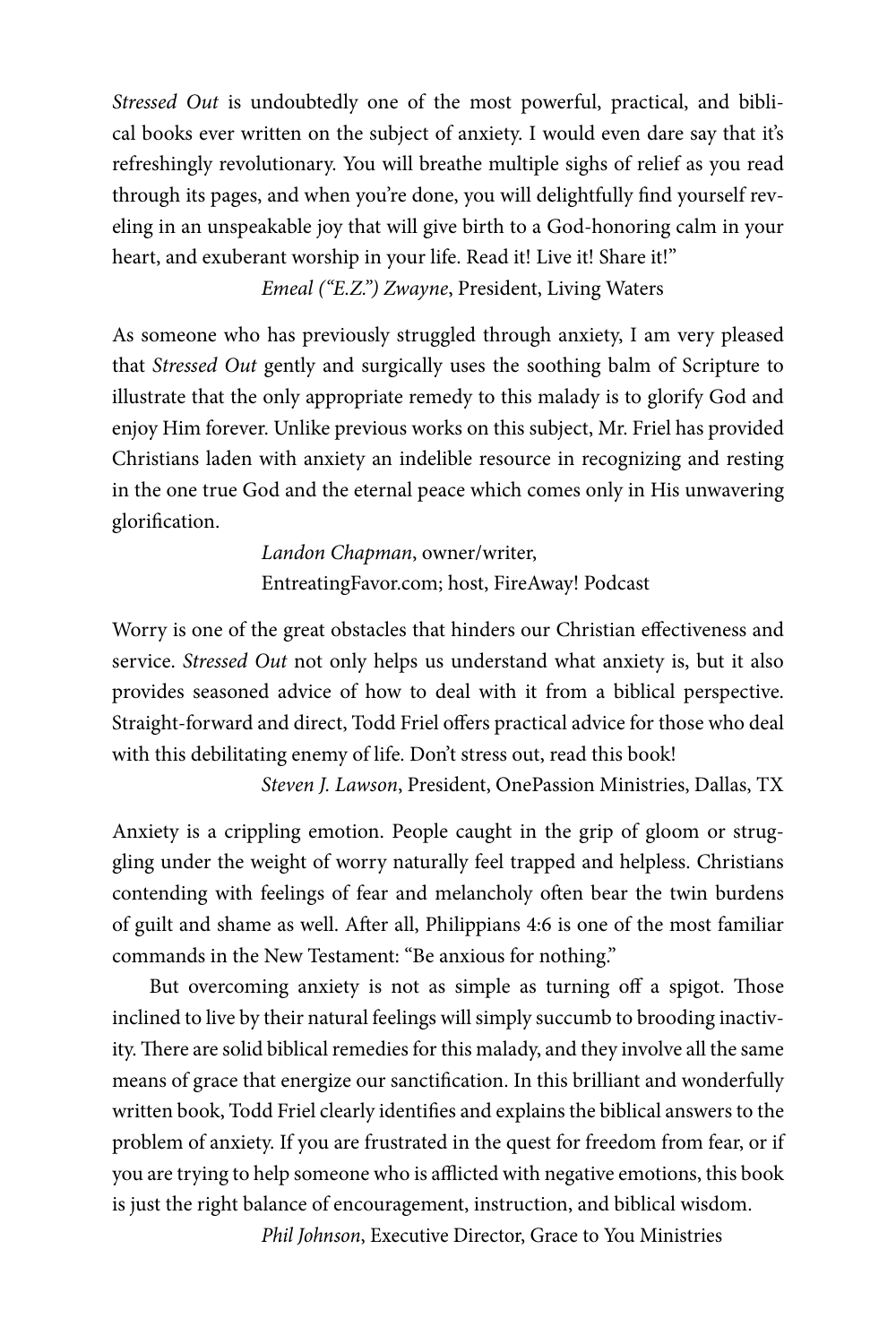

## G PRACTICAL.<br>BIBLICAL GPPROACH TO GNUETY

### ODD FRIEL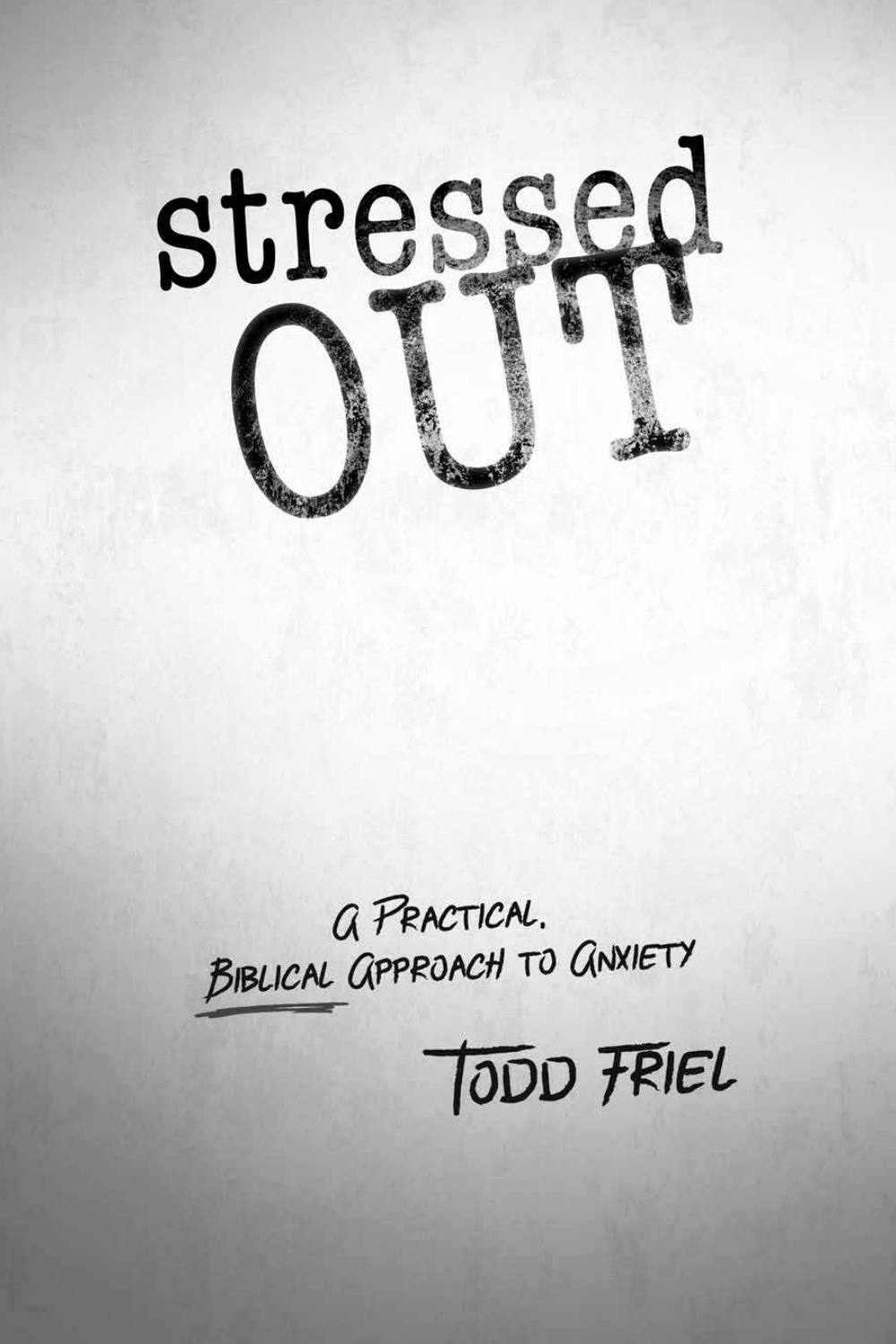First printing: July 2016

Copyright © 2016 by Todd Friel. All rights reserved. No part of this book may be used or reproduced in any manner whatsoever without written permission of the publisher, except in the case of brief quotations in articles and reviews. For information write:

New Leaf Press, P.O. Box 726, Green Forest, AR 72638 New Leaf Press is a division of the New Leaf Publishing Group, Inc.

ISBN: 978-0-89221-743-4 Library of Congress Number: 2016941695

Cover by Diana Bogardus

Unless otherwise noted, Scripture quotations are from the New American Standard Bible (NASB), copyright © 1960, 1962, 1963, 1968, 1971, 1972, 1973, 1975, 1977, 1995 by The Lockman Foundation. Used by permission.

Scripture quotations designated NIV are from the New International Version®, copyright © 1973, 1978, 1984, 2011 by Biblica, Inc.™ Used by permission of Zondervan. All rights reserved worldwide.

Scripture quotations designated NKJV are from the New King James Version, copyright © 1982 by Thomas Nelson, Inc. Used by permission. All rights reserved.

Scripture quotations designated NLT are from the New Living Translation, copyright ©1996, 2004, 2007, 2013, 2015 by Tyndale House Foundation. Used by permission of Tyndale House Publishers, Inc., Carol Stream, Illinois 60188. All rights reserved.

Scripture quotations designated ESV are from the English Standard Version, copyright © 2001 by Crossway, a publishing ministry of Good News Publishers. Used by permission. All rights reserved.

Please consider requesting that a copy of this volume be purchased by your local library system.

#### **Printed in the United States of America**

Please visit our website for other great titles: www.newleafpress.net

For information regarding author interviews, please contact the publicity department at (870) 438-5288.

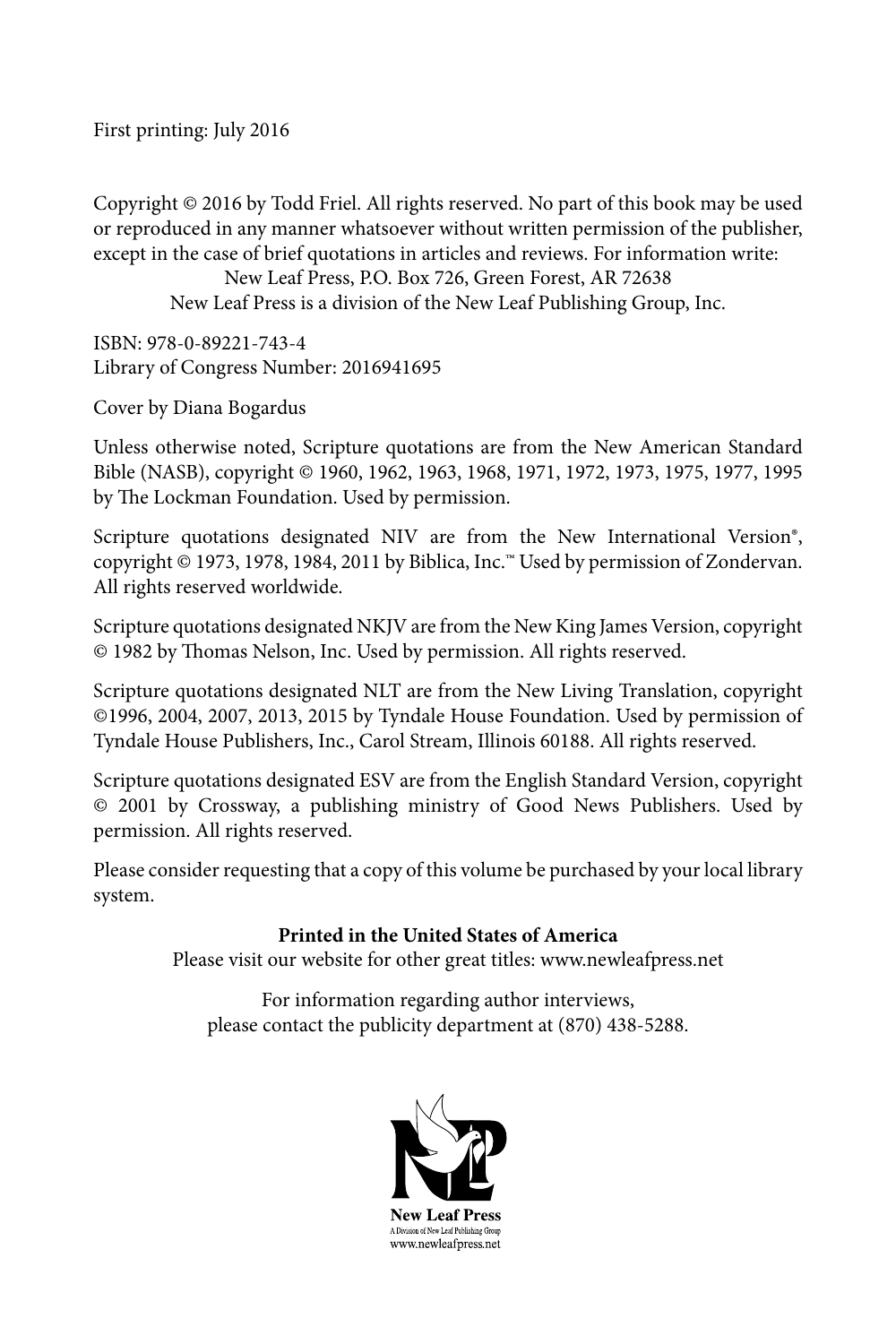#### $\mathcal C$ ONTENTS

|     | Section 1: Understanding Anxiety                           |  |
|-----|------------------------------------------------------------|--|
|     |                                                            |  |
| 2.  |                                                            |  |
| 3.  |                                                            |  |
| 4.  |                                                            |  |
|     | Section 2: 12 Anxiety Relievers                            |  |
| 5.  |                                                            |  |
| 6.  |                                                            |  |
| 7.  |                                                            |  |
| 8.  |                                                            |  |
| 9.  |                                                            |  |
| 10. | Anxiety Reliever #6: You are going to get a new body 101   |  |
| 11. |                                                            |  |
| 12. |                                                            |  |
| 13. | Anxiety Reliever #9: You have a Father who                 |  |
|     | 14. Anxiety Reliever #10: You have a pre-arranged plan 145 |  |
| 15. |                                                            |  |
| 16. |                                                            |  |
|     | Section 3: Application                                     |  |
|     |                                                            |  |
|     |                                                            |  |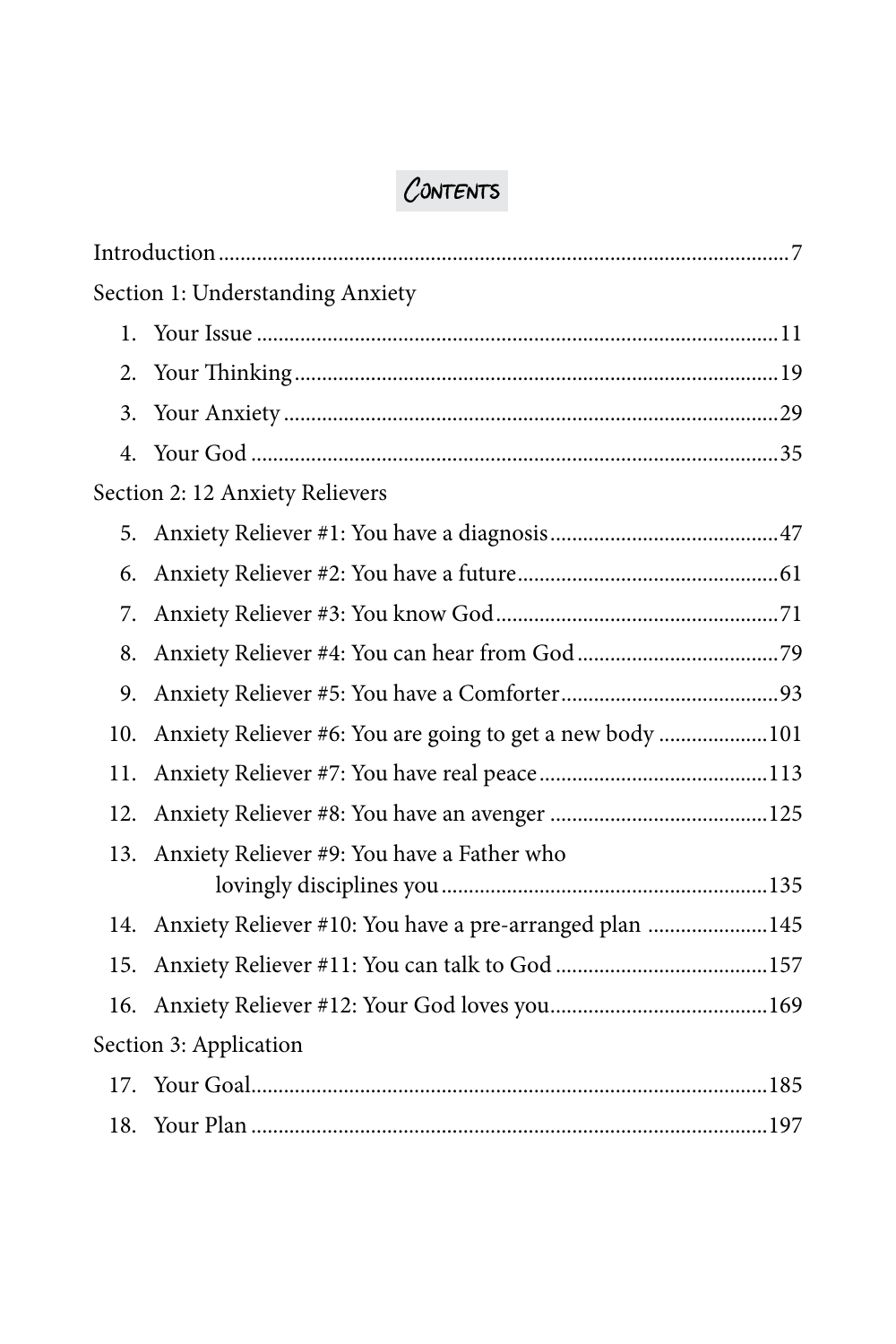**Please note**, this book is not attempting to offer medical advice. Before you make any decisions about beginning or eliminating any medication, you should consult your physician and your pastor to carefully make this decision.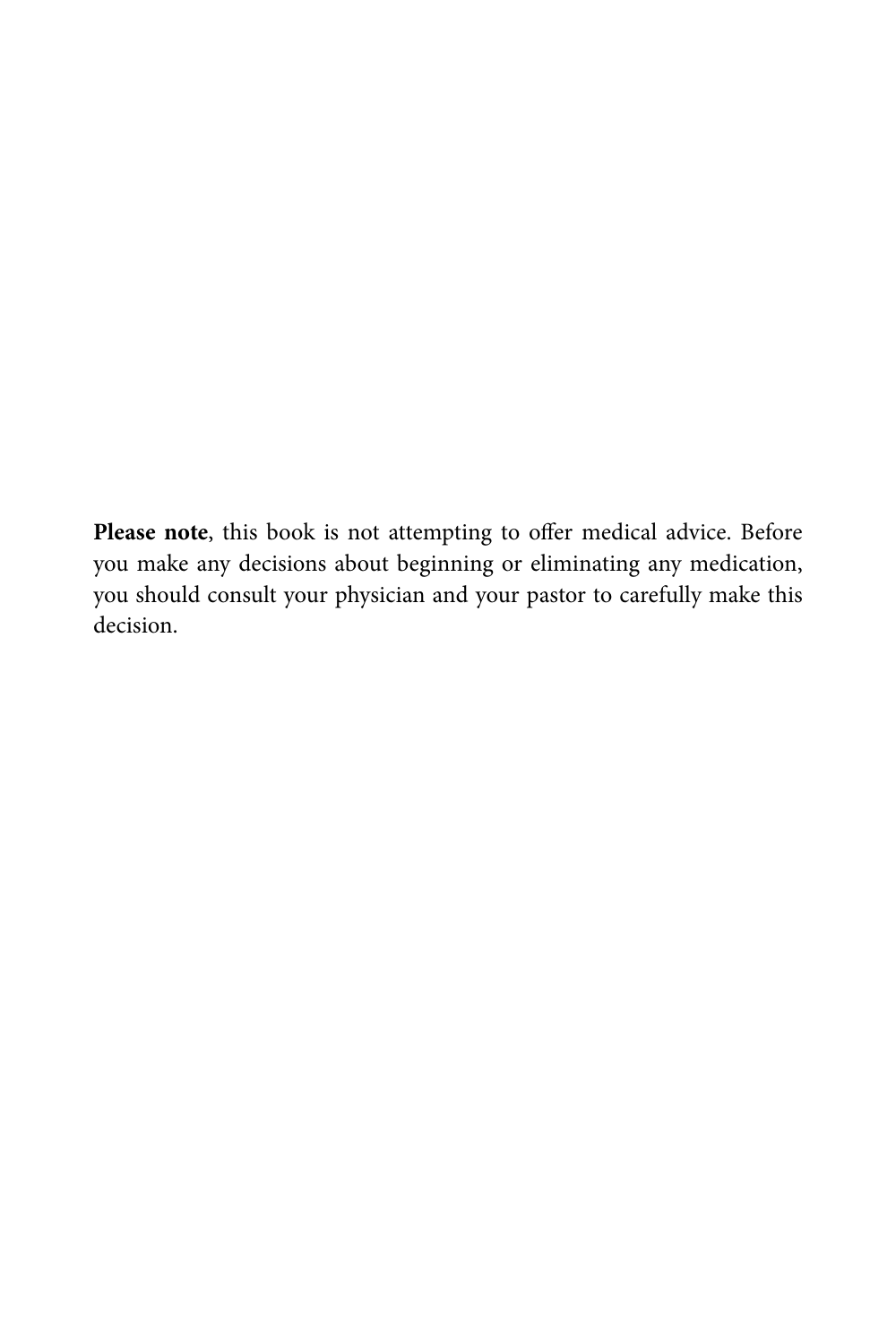Introduction

Start having hope right now. God is willing and able to fix your anxiety problem. He has done it for millions of people and He will do it for you too. You have His word on it. God is an anxiety expert. He has seen countless cases of "depression" and He would say to you, "Bring it on. I am ready, willing, and able to overcome your struggle."

Thankfully, God is not a physician with a crabby bedside manner; He delights in helping His children live an anxiety-free life. If you are willing to let your Great Physician diagnose and cure you, your anxiety will go away. You may have an occasional flare-up, but God can and will make you whole.

Jesus once asked a man who had been ill for almost four decades what seems like a peculiar question.

A man was there who had been ill for thirty-eight years. When Jesus saw him lying there, and knew that he had already been a long time in that condition, He said to him, "**Do you wish to get well**?"  $(John 5:5-6).<sup>1</sup>$ 

Why would Jesus ask what appears to be a no-brainer? Surprisingly, there are people who don't want to get well.

- $\geq$  Some people don't think they are ill.
- $\geq$  Some people like the attention that illness brings.
- $\geq$  Some people grow comfortable with their illness.
- $\geq$  Some people don't like to make the effort necessary to be healed.

May I ask you, "Do you wish to get well?" If you do, then God is prepared to help you live a truly abundant life (John 10:10). If you are willing to do

<sup>1.</sup> The Bible was not originally written on a computer. The inspired writers of the Bible had neither emoticons, italics, nor bold lettering. As you read the Bible verses contained in this book, you will notice that I have bolded words or thoughts to highlight them. Do not expect to see these in bold in your Bible.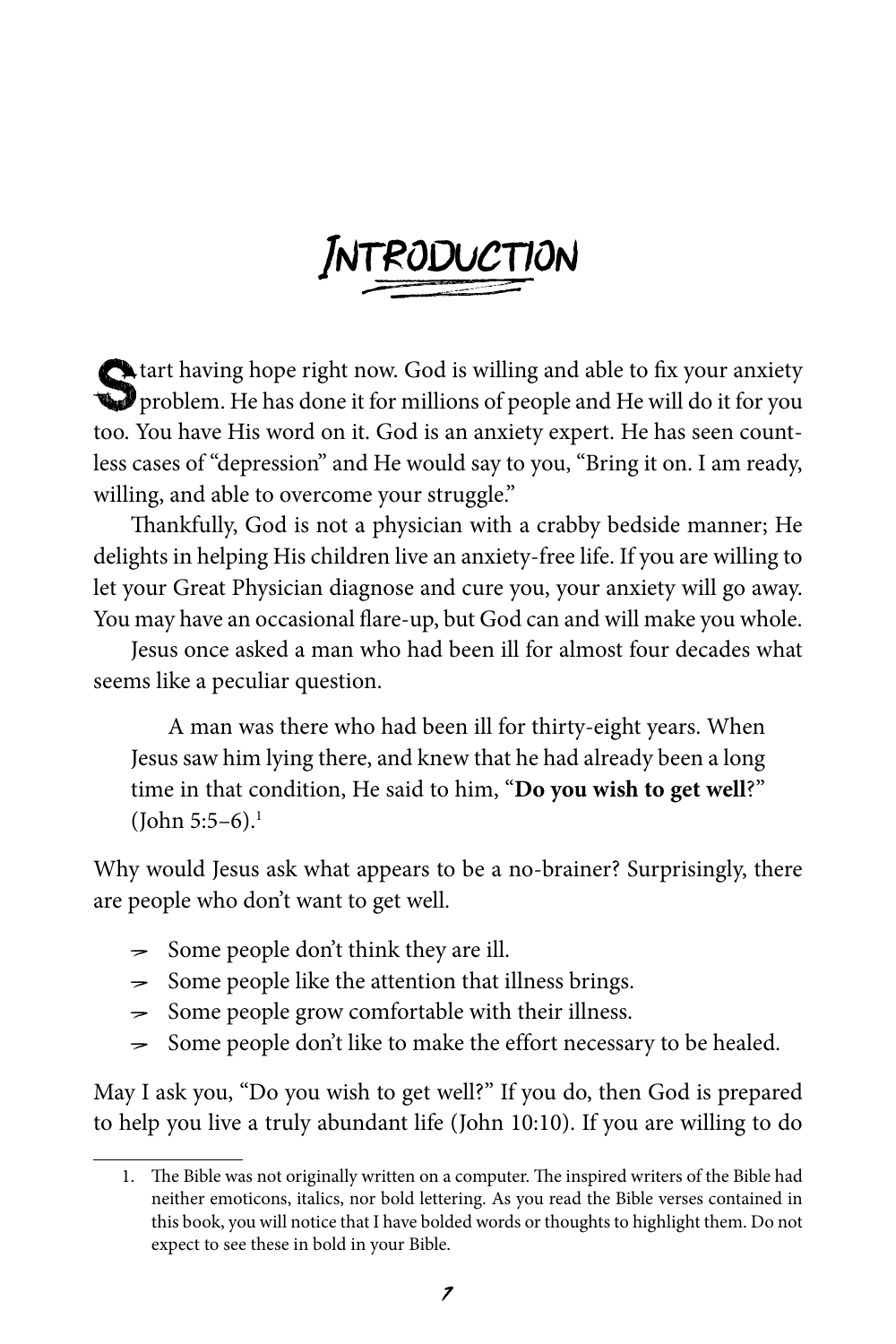STRESSED OUT

some potentially uncomfortable self-examination and apply God's cure, then Jesus has a promise for you:

If you continue in **My word**, then you are truly disciples of Mine; and you will know the truth, and the truth will **make you free** (John 8:31–32).

That is an offer we just shouldn't refuse! Is there a string attached? Yes, but it is not a chain with an anchor. You must be willing to "continue in His Word." You must find your diagnosis, prognosis, and cure in the Word of God. That means you must abandon other means that we often look to:

- $\rightarrow$  Messages are not going to help you.
- $\overline{\phantom{a}}$  Talk therapy is not going to help you.
- $\Rightarrow$  Sleeping pills are not going to help you.
- > Coffee clutches are not going to help you.
- $\rightarrow$  Thinking happy thoughts is not going to help you.
- $\rightarrow$  Applying secular psychology is not going to help you.

None of these methods will remove your anxiety. God's methods will, and they are a lot cheaper than a day at the spa. If you are prepared to dive into His Word, submit to God and take His medicine, then Jesus will set you free from your anxiety.

Are you ready? Are you ready to be set free? Are you ready to understand why you feel the way you do? Are you ready to get to the root of your concerns? Are you ready to start thinking and feeling the way God designed you to? Are you ready to be changed in ways you can't imagine?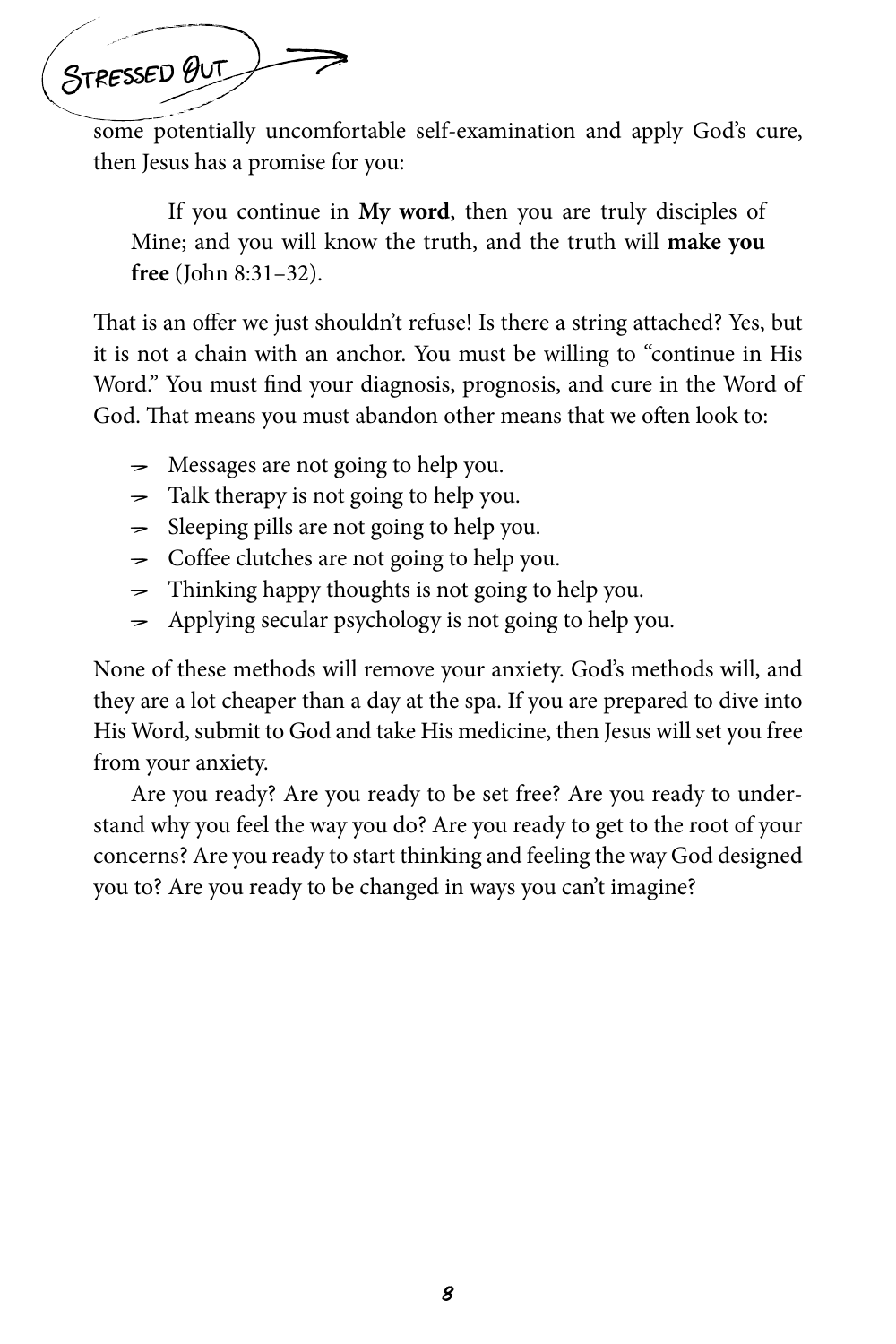

# UNDERSTANDING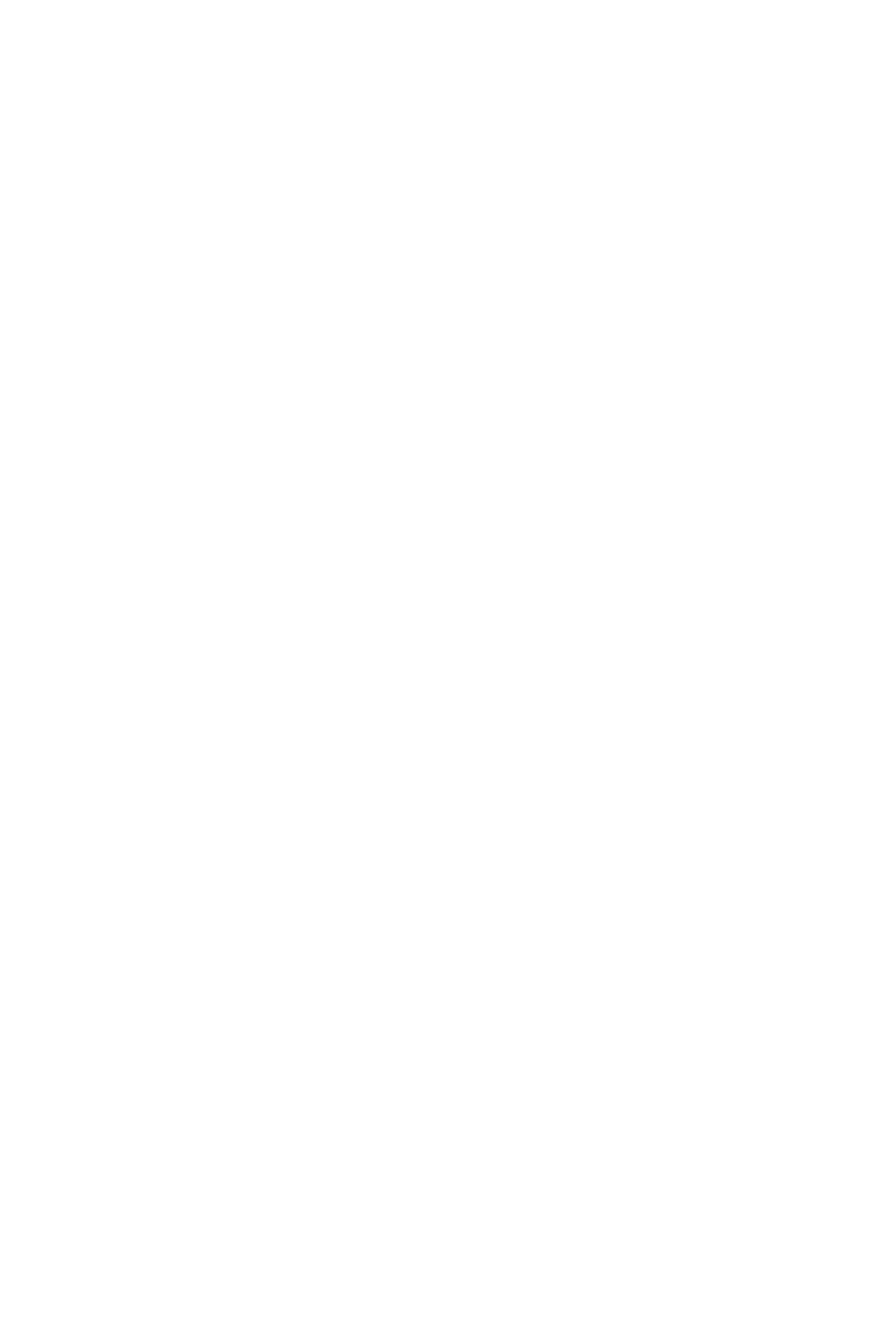CHAPTER 1 Your Issue

If you go to a medical doctor with a sprained toe and tell him your elbow hurts, you will get a prescription, some exercises, and a nifty elbow brace, **If** you go to a medical doctor with a sprained toe and tell him your elbow but your toe will not get the help it needs. The same thing is true for your emotions.

Emotions are tricky things and it is very easy to mislabel what you are feeling. No single word can accurately define an individual's emotions. Consider the nuances to the following words alone: anger, frustration, disappointment, irritation, resentment. These words are related, but each definition has a slightly different shade. That is what makes self-diagnosis so difficult.

Too often we self-diagnose our emotional issues and because we misdiagnose them, we never really heal. If you have wrestled with anxiety for a long time, most likely it is because you have not rightly understood the biblical explanation for anxiety.

If you start a journey headed in the wrong direction, you are not going to arrive at your destination. Even if you are off by an inch when you begin, you will be off by miles after a long journey and you will never get where you want to go.

How can we avoid making that mistake with anxiety? We must let the Great Physician examine us and make a biblical diagnosis. How does He do that? God examines and diagnoses us, and offers the cure through His Word.

All Scripture is inspired by God and profitable for teaching, for reproof, for **correction**, for training in righteousness; so that the man of God may be adequate, **equipped** for every good work (2 Timothy 3:16–17).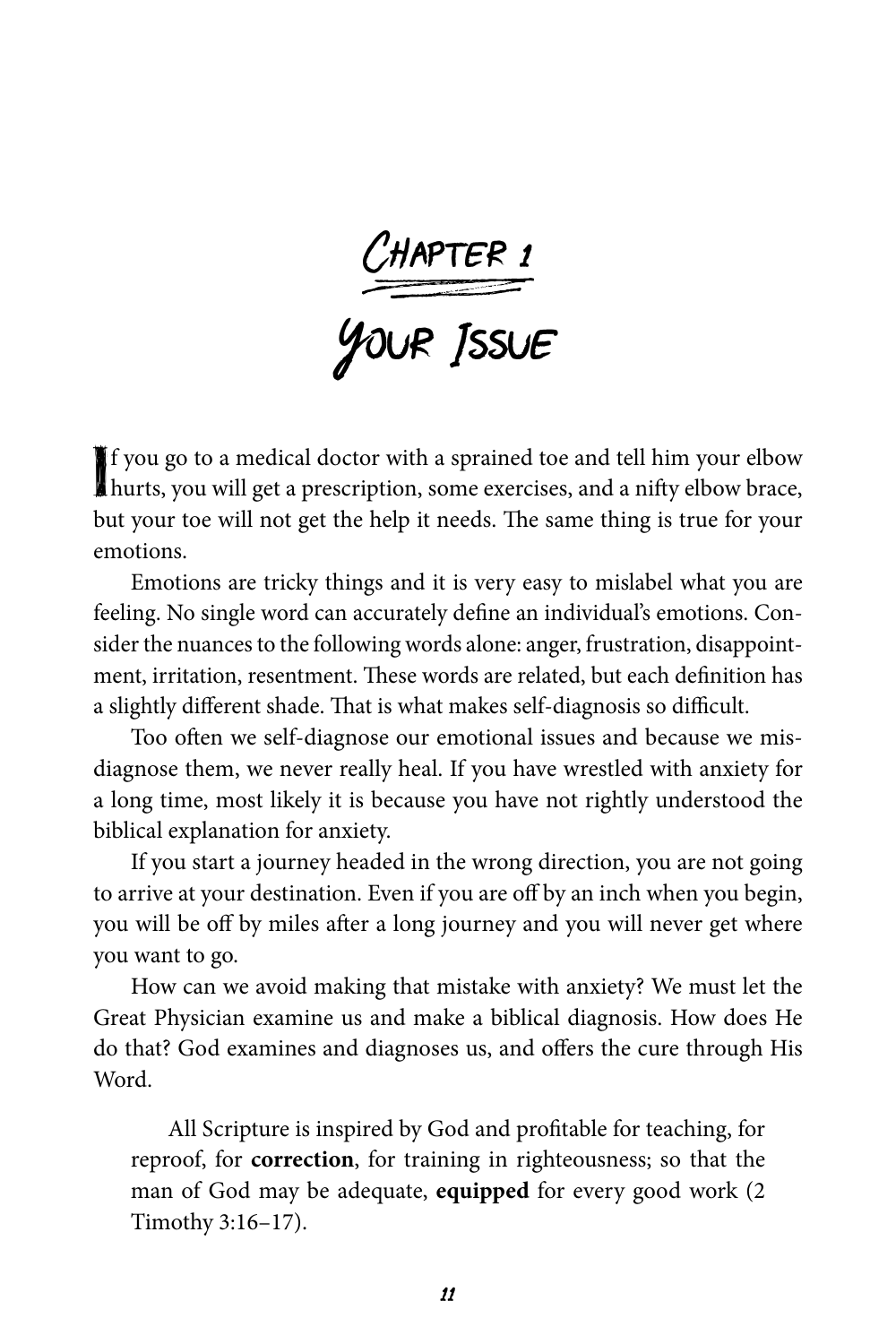STRESSED OUT

How kind of God to provide us with a manual that has everything we need to live an anxiety-free life. We don't need the secular Diagnostic Statistical Manual that changes every few years. We need to trust the Word of God that never changes.

Best of all, when God examines us through His Word, there are no copays, no awkward conversations with a stranger, and we don't have to wear one of those dopey robes that tie in the back.

God will work with you privately and lovingly to apply His cure for your anxiety.

#### *ORGANIC GNXIETY*

Your wayward emotions can be neatly placed into one of two major categories: organic or non-organic.

Most likely, you are not suffering from organic depression. Even if the Diagnostic Statistical Manual categorizes your emotional challenge as clinical depression, you probably have nothing more than a common case of anxiety, which is very curable. But that doesn't mean we shouldn't take some time to make sure your issue is not chemical or physiological.

#### DIAGNOSING ORGANIC DEPRESSION

Imagine walking into a doctor's office suffering from a stabbing pain in your back. You are sitting on a table covered with white paper when the doctor walks in and starts asking you questions. In fact, that is all he does; he only asks you questions. He doesn't examine you. He doesn't perform any blood tests. He orders no x-rays or MRIs. He merely inquires about your pain and then writes you a prescription. That doctor has not done his job. Doctors should examine a patient scientifically and then determine a diagnosis.

When it comes to diagnosing clinical depression, the scientific approach is thrown out the window because there is not a scientific method for determining depression. Depression is typically diagnosed based on presenting symptoms, which is the very opposite of the scientific deductive method.

Virtually every prescription written for depression is based on presenting symptoms without any scientific evaluation. That is why *The Journal of Clinical Psychology* recently revealed that 69 percent of antidepressant users never even met the DSM V criteria for major depressive disorder.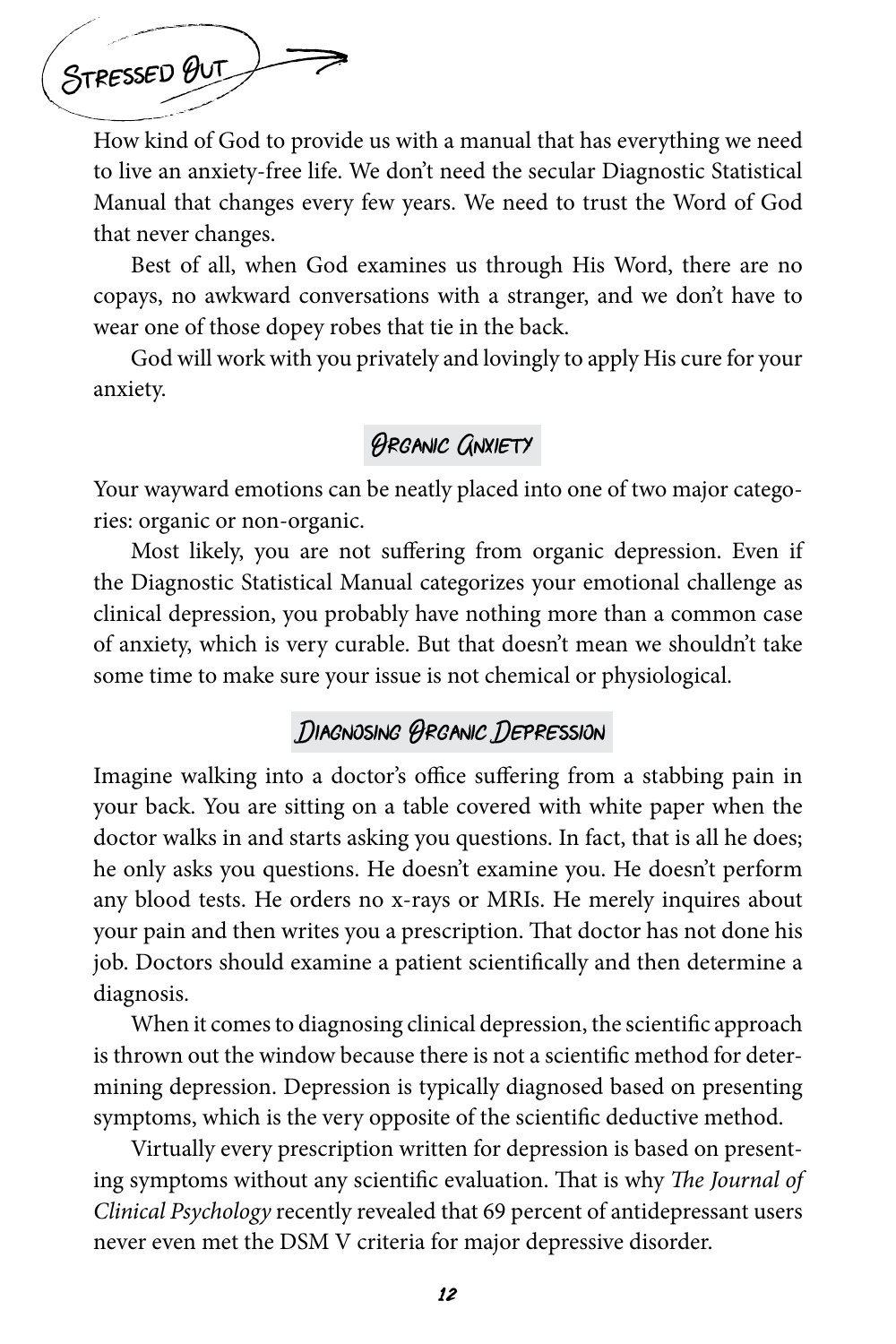#### A Practical, Biblical Approach to Anxiety

A psychology professor at Vanderbilt University who conducted extensive research on the effectiveness of antidepressants said, "I would say at least half the folks who are being treated with antidepressants aren't benefiting from the active pharmacological effects of the drugs themselves but from a placebo effect."1

Dr. Charles Hodges believes that less than 10 percent of depression diagnoses qualify as genuine organic illness. That should cause us to proceed with a great deal of caution before pursuing a medical solution to a non-medical problem.

There are some tests that can offer evidence of organic depression, but there are no conclusive scientific methods. Brain scans, along with hair, blood, and urinalysis tests can help determine if you have a physical issue that medicine might help. This testing is not nearly as sophisticated as we would like, but these should be considered before accepting a diagnosis of clinical depression.

There may be other physical reasons that can cause depression. Menstrual cycles, menopause, eating habits, lack of exercise or sunlight, alcohol consumption, low testosterone, weight issues, lack of REM sleep, vitamin deficiencies, or the side effects of other medications could be the source of your depressed emotions. These issues should also be addressed before you pursue a psychotropic prescription. The cure to your depressed mood may be as simple as getting more Vitamin D.

#### **THE BLACK DOG**

Winston Churchill may or may not have been the originator of the phrase "a black dog howling" to describe depression, but it sure does describe the condition well. A black dog sits on the chest of its victim and howls unrelentingly.

When the black dog howls, the sufferer can hardly breathe, let alone spring out of bed and bound off to work. The black dog of depression is felt in the bones. The black dog knocks a person off his feet, onto his back, and takes him out of the game of life.

The black dog constantly nips at the heels of its prey. Dark thoughts echo in the brain. Thoughts of death come easily. A desire to escape society,

<sup>1.</sup> www.psychiatrist/com/jcp/article/Pages/2015/v76n01/v76n0106.aspx, http://www.apa. org/monitor/2012/06/prescribing.aspx.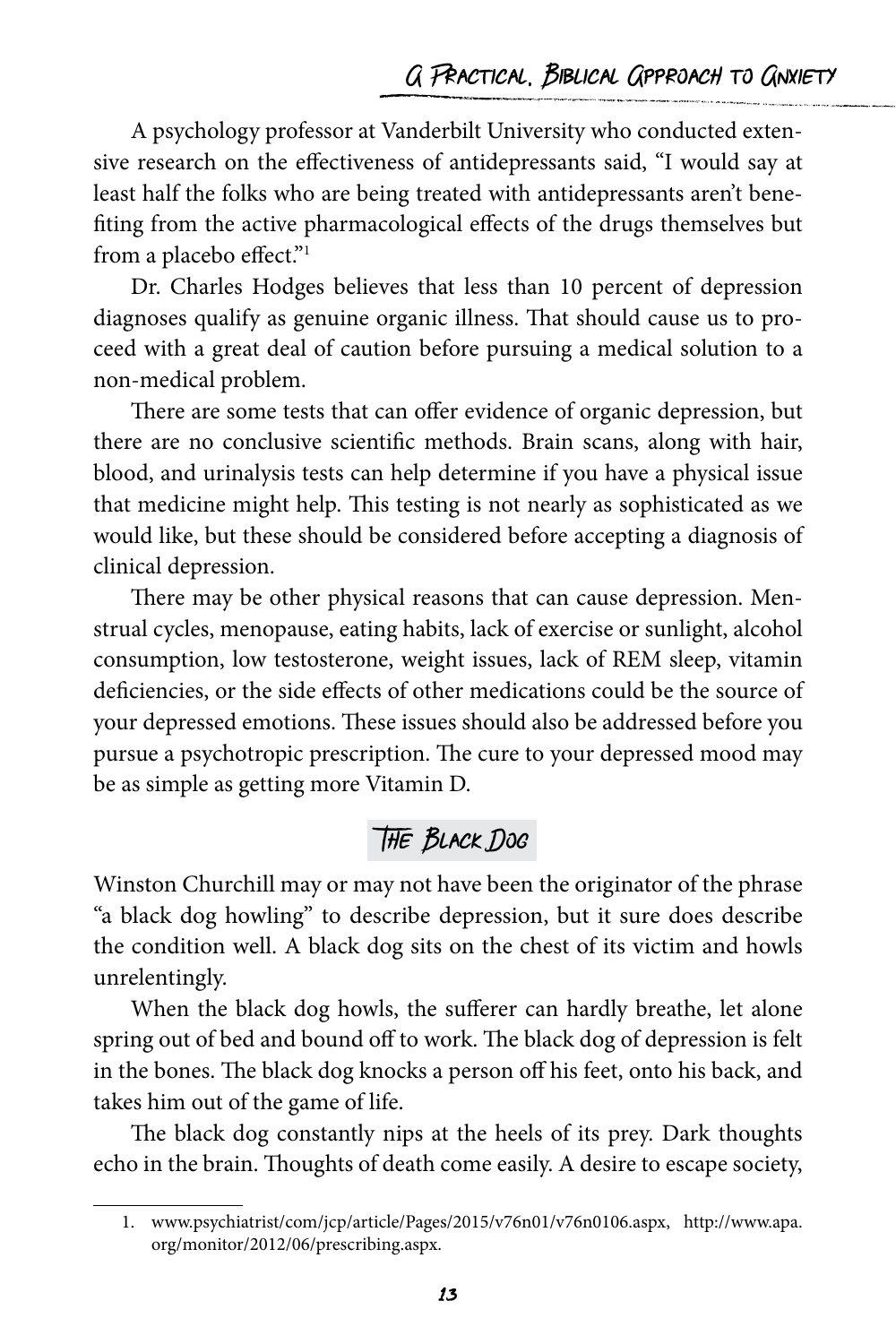STRESSED QUT

family, and even life itself consume the thoughts of the quarry of the unleashed black dog.

The black dog that powerfully depresses one's emotions can even attack Christians. Charles Spurgeon, the Prince of Preachers, suffered from a sporadic form of devastating melancholy.

Being sad on occasion is not depression. Being worried about the future is not depression. Having a random dark thought is not depression. But a black dog may be a sign that you have a physiological condition that may be helped by medication.

Psychotropic drugs should be taken only with great wisdom, much research, and knowledge that these medicines are the least scientific of all medical prescriptions. The brain is staggeringly complex, and psychotropics are diagnosed like a dart game. Prescribing depression medicine is more of a guessing game than a science. Be very, very careful. Psychotropic medicine has many potentially severe side effects.

Having said that, if a Christian is hounded by the black dog, or is genuinely plagued with an organic issue (as best we can tell), medicine can be received as a blessing from God. Just because depression has been wildly over-diagnosed does not mean a Christian cannot avail himself of psychiatric medicine. Just make sure you receive wise medical and biblical counsel before you take any psychotropic medication.

#### No Shame

If any Christian shames you for requiring and utilizing psychotropic drugs, offer them grace and know that you are not sinning.

Your brain is an organ that can malfunction like any other organ. Bornagain Christians can be assaulted by the black dog. Read that sentence again. Bible-believing Christians can experience debilitating depression and they should not feel ashamed, and they certainly should not feel like they are not saved.

Would you be embarrassed to tell someone you have high cholesterol? Would you be ashamed to reveal you have had your gallbladder removed? Then you should not blush if you have a genuine organic brain issue.

You are not your brain. Your brain is not what makes you, you. You are a spiritual being with a body. Your brain connects your spirit to the physical realm. Your brain processes, stores, reasons, and thinks, but your brain is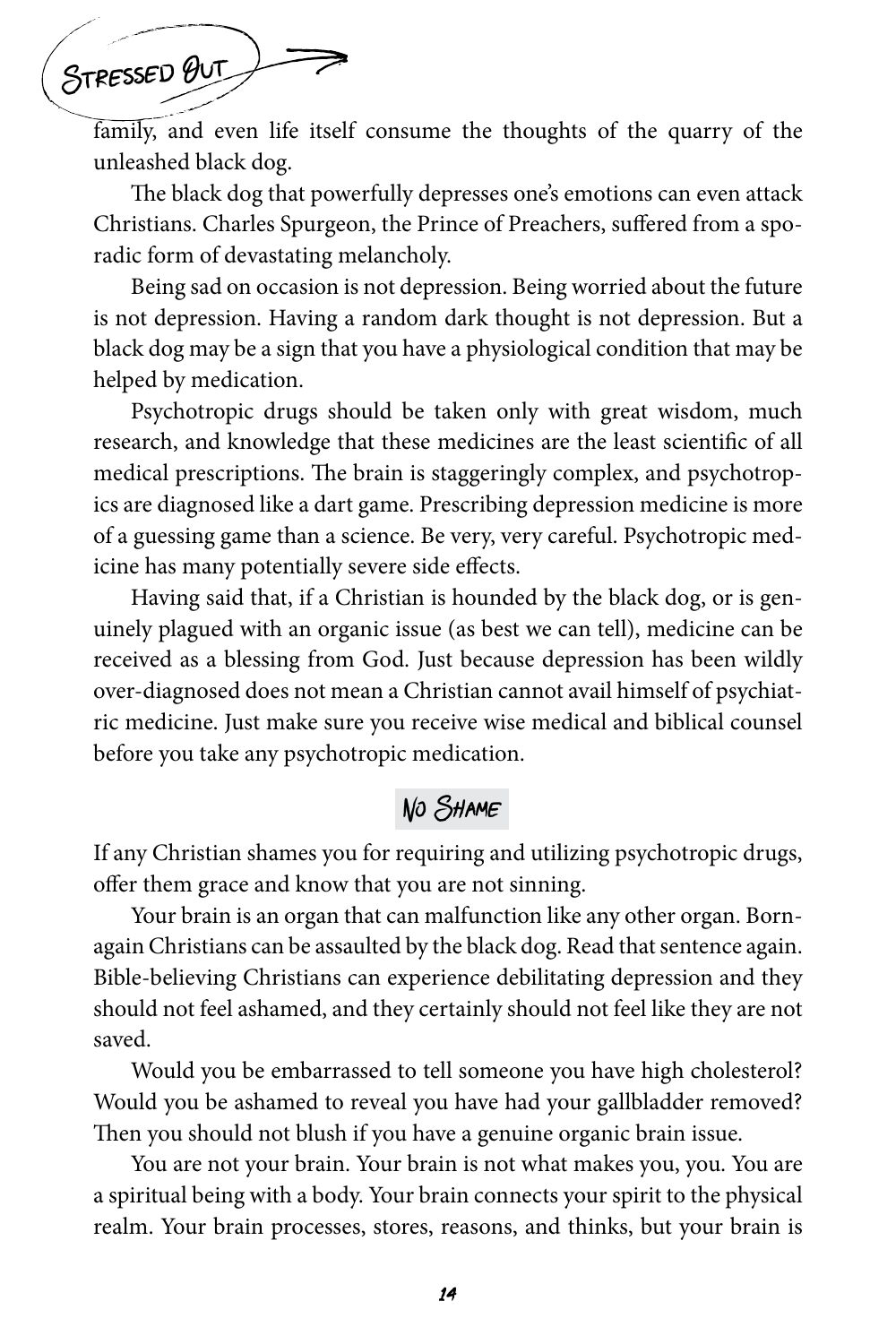#### A Practical, Biblical Approach to Anxiety

not you. And just like any other organ, our brains can fail to function at normal levels. That is why you should not be ashamed if you experience organic depression.

#### **TWO TRUTHS**

If you do have a physiological reason for depression, there are two truths we would do well to consider. First, being diagnosed with organic depression does not mean we can blame our brains for our anxiety on the brain. A brain that is not functioning perfectly is not the cause of our anxiety; it simply reveals the anxiety that is already present in our members.

Did you catch that? Even if you have organic depression, you cannot excuse anxious emotions or behaviors because your brain is struggling. We cannot blame anxiety on our brains, but that does not mean we cannot recognize that some brains need help in functioning rightly so a person can overcome anxiety.

The second truth you must remember is that even after taking medication, you will still struggle with non-organic anxiety that needs to be addressed biblically. You will continue to experience anxious thoughts even after you receive the medication you need to bring your emotions under reasonable control. None of us escapes the malady of anxiety.

If you are one of the few people who actually has an organic issue that requires medication to get your thinking under control, you will still need to do battle with the problem that is common to all of us: non-organic anxiety.

#### Non-organic Anxiety

The second category of emotional issues is non-organic. This is where most of us find ourselves. Our brains are operating "normally," but we still have anxious or blue thoughts.

Non-organic anxiety is the issue that the overwhelming majority of us deal with every single day. This is the type of anxiety that this book seeks to address. Here are some synonyms that help us understand our focus. Do any of these words describe you?

| > Worried               | $\rightarrow$ Fretful      |
|-------------------------|----------------------------|
| $\rightarrow$ Concerned | $\geq$ Nervous             |
| $\rightarrow$ Uneasy    | $\rightarrow$ Apprehensive |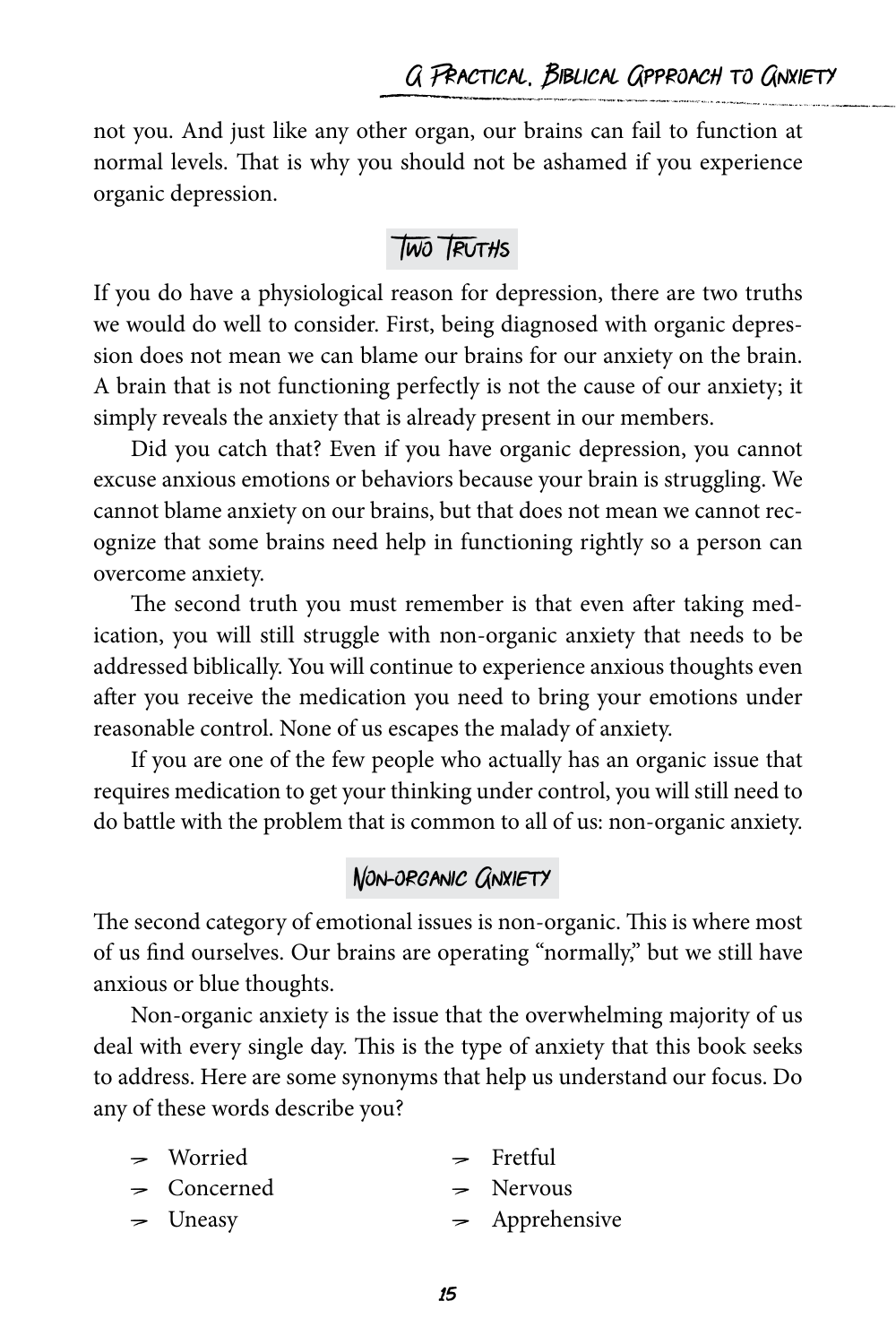| STRESSED OUT  |                         |            |
|---------------|-------------------------|------------|
|               | $\rightarrow$ Fearful   | <b>Bot</b> |
|               | $\rightarrow$ Vexed     | Tro        |
|               | $\rightarrow$ Agitated  | On         |
|               | - Restless              | Irri       |
|               | $\rightarrow$ Upset     | Pan        |
| $\rightarrow$ | Tense                   | $\geq$ Sad |
|               | $\rightarrow$ Miserable | Glo        |
| $\Rightarrow$ | Blue                    |            |

Great news — if any (or all) of the words in that list describe you, then the Bible has much to say to you.

Bothered Troubled On edge Irritable Panicky

Gloomy

#### Do You Believe?

Do you believe that God has the power to get your anxious thoughts under control? Then you are in for an adventure. God will not necessarily remove every anxious thought from your mind, but He has the wisdom and strength to help you overcome and have victory over anxiety.

Your sanctifying God doesn't want to put a Band-Aid on your wound, He wants to flush it out and actually heal it. The process may sting a bit, but cleansing inevitably brings healing. Your Great Physician is prepared to diagnose you, give you a prescription, and not just heal you, but make you different. Better. Wiser. Stronger. Happier. Steadier. Healthier. Holier. More Christ-like. Are you ready to receive your diagnosis? Are you ready to receive a biblical prescription? Are you ready to apply the cure? If so, God is ready to change you in profound ways.